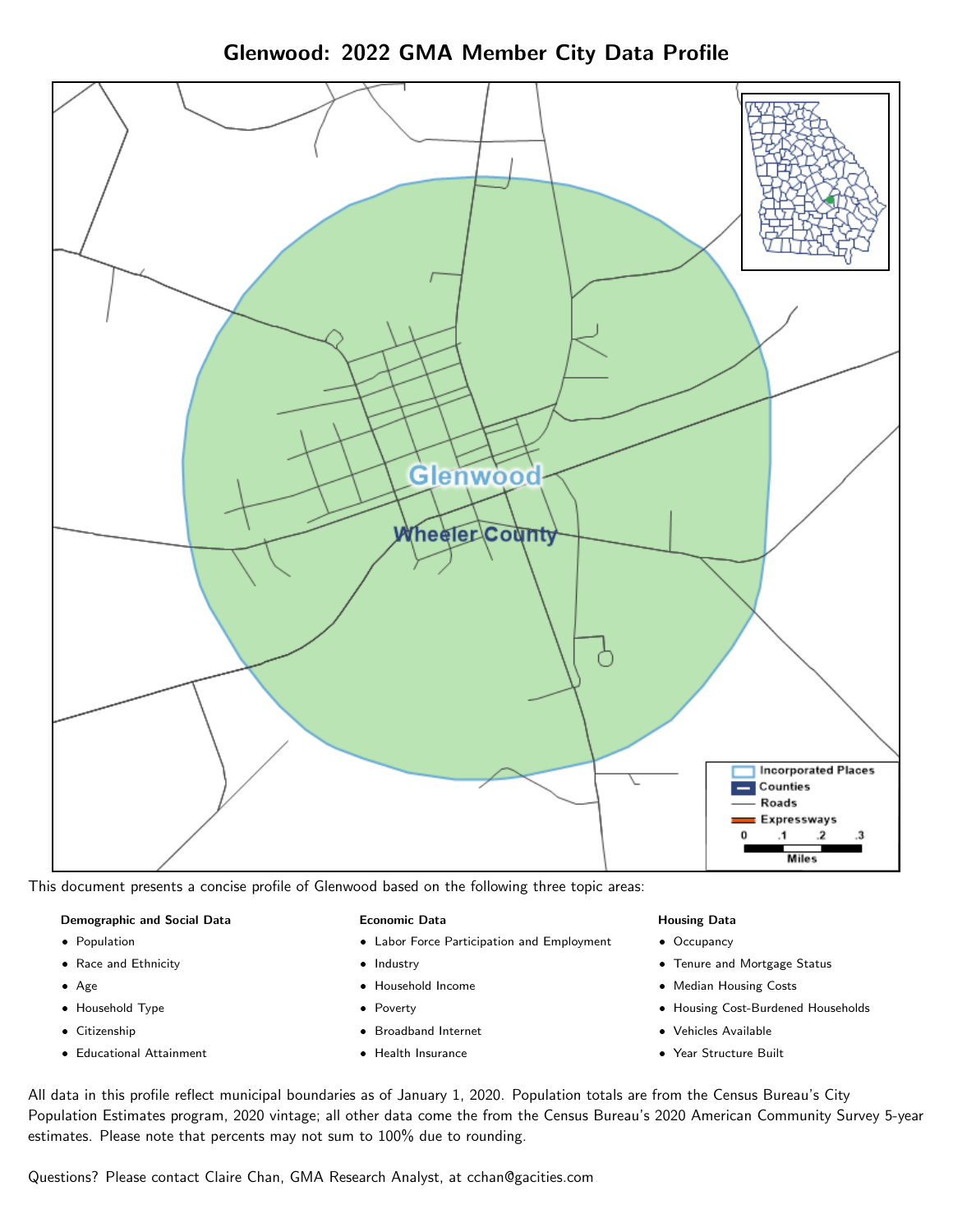# Glenwood: Demographic and Social





**Citizenship** 

# Native Born 100%

Race and Ethnicity



Source: U.S. Census Bureau, City Population Estimates, 2020 vintage Source: American Community Survey, 2020 5-year estimates, table B03002

## Household Type



Source: American Community Survey, 2020 5-year estimates, table B01001 Source: American Community Survey, 2020 5-year estimates, table B11001

#### Educational Attainment



Source: American Community Survey, 2020 5-year estimates, table B05002 Source: American Community Survey, 2020 5-year estimates, table B15002

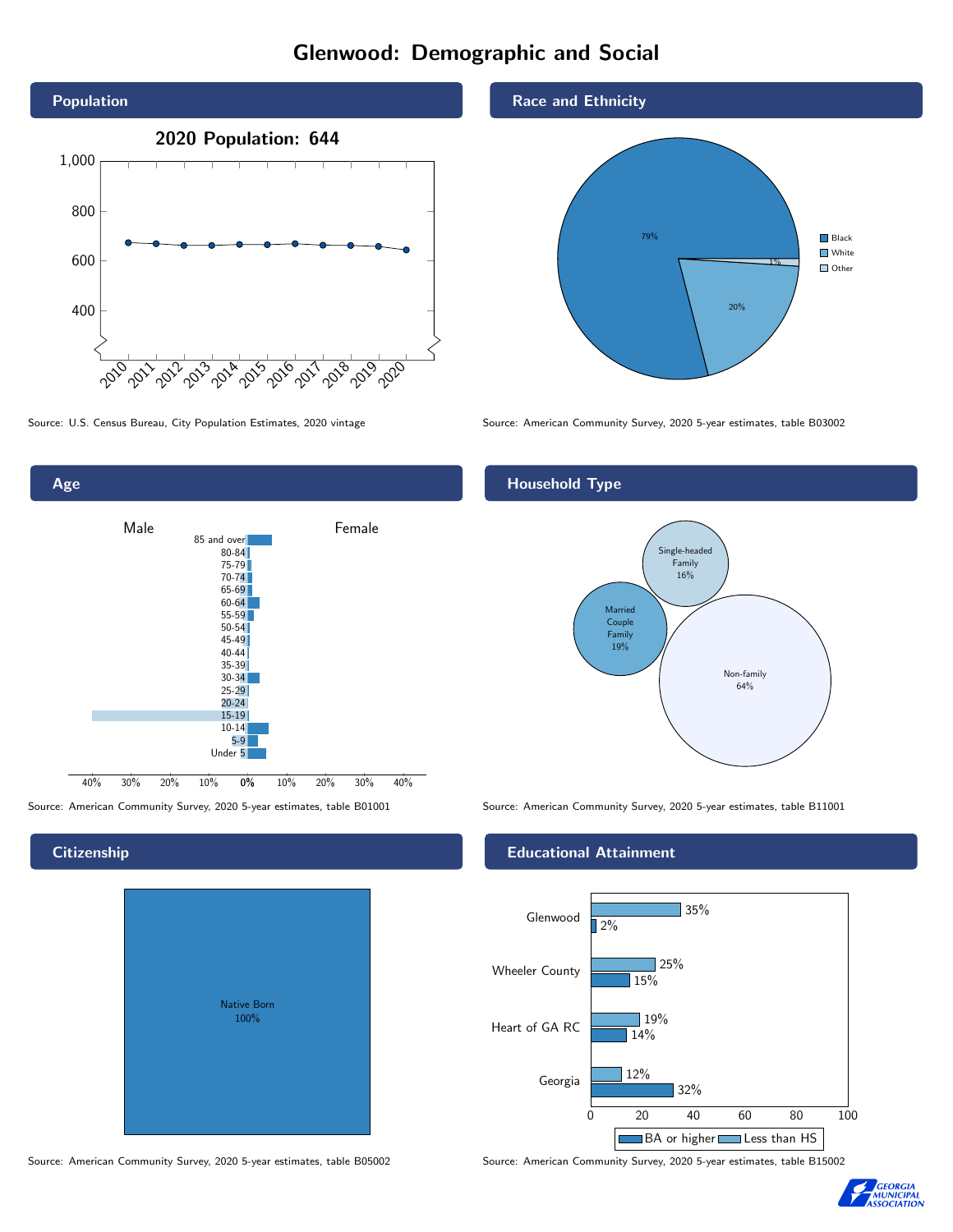# Glenwood: Economic



Source: American Community Survey, 2020 5-year estimates, table B23001 Note: Unemployment rate is based upon the civilian labor force.



Source: American Community Survey, 2020 5-year estimates, tables B19013 and B19025 Source: American Community Survey, 2020 5-year estimates, table B17010



#### Industry

| Agriculture, forestry, fishing and hunting, and mining      | $0\%$ |
|-------------------------------------------------------------|-------|
| Construction                                                | $1\%$ |
| Manufacturing                                               | 7%    |
| <b>Wholesale Trade</b>                                      | $0\%$ |
| Retail Trade                                                | $0\%$ |
| Transportation and warehousing, and utilities               | 77%   |
| Information                                                 | $0\%$ |
| Finance and insurance, real estate, rental, leasing         | $0\%$ |
| Professional, scientific, mgt, administrative, waste mgt    | $0\%$ |
| Educational services, and health care and social assistance | 11%   |
| Arts, entertainment, recreation, accommodation, food        | $0\%$ |
| service                                                     |       |
| Other services, except public administration                | $1\%$ |
| Public administration                                       | 2%    |

Source: American Community Survey, 2020 5-year estimates, table C24030

## Poverty



## **Health Insurance**



Source: American Community Survey, 2020 5-year estimates, table B28002 Source: American Community Survey, 2020 5-year estimates, table B18135